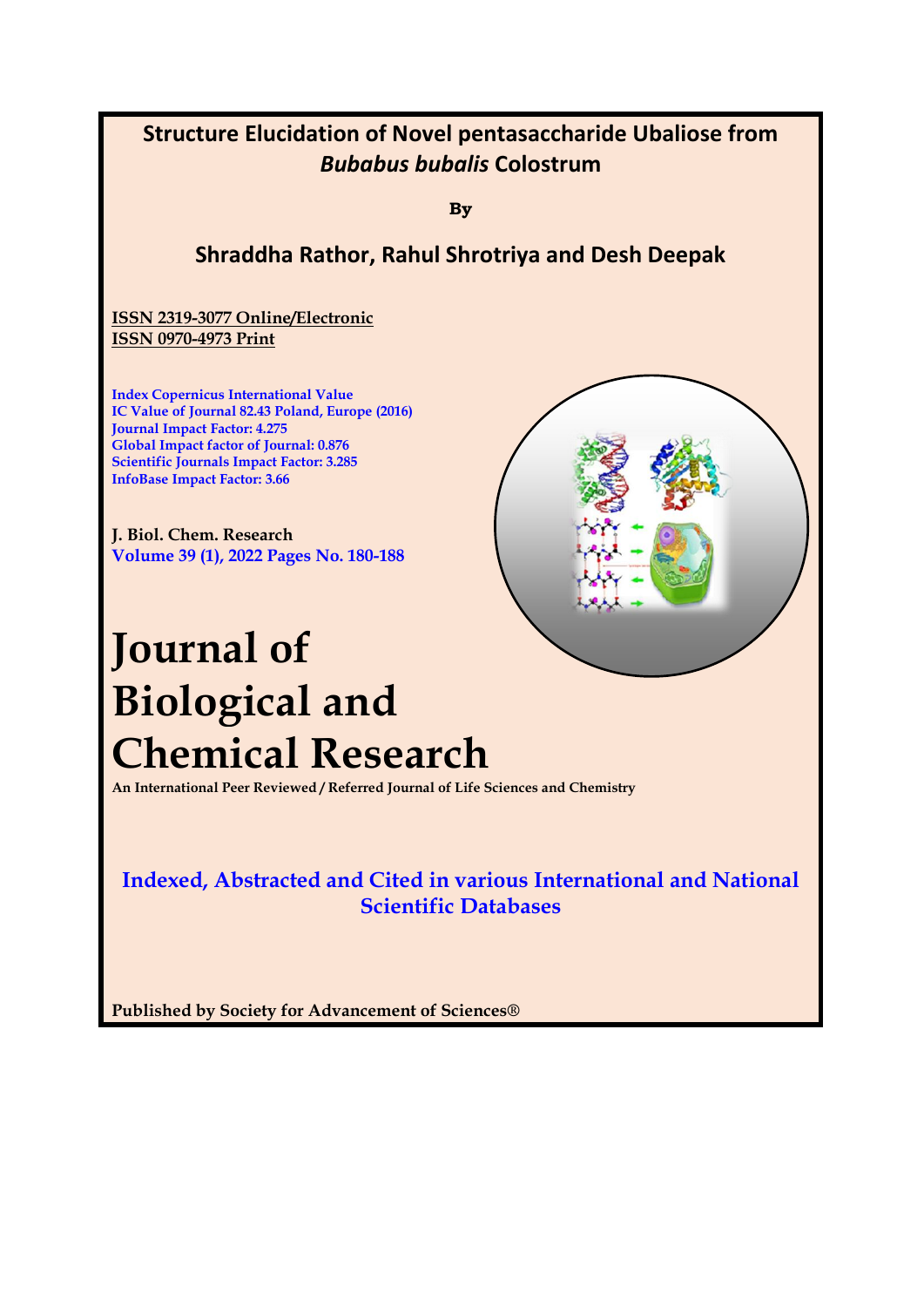**J. Biol. Chem. Research. Vol. 39, No. 1, 180-188, 2022**

**(An International Peer Reviewed / Refereed Journal of Life Sciences and Chemistry) Ms 39/01/032/2022 All rights reserved ISSN 2319-3077 (Online/Electronic) ISSN 0970-4973 (Print)**



**Shraddha Rathor http:// [www.sasjournals.com](http://www.sasjournals.com/) http:// [www.jbcr.co.in](http://www.jbcr.co.in/) [jbiolchemres@gmail.com](mailto:jbiolchemres@gmail.com)**

**Received: 21/04/2022 Revised: 05/06/2022 Accepted: 06/06/2022**

**RESEARCH PAPER**

# **Structure Elucidation of Novel pentasaccharide Ubaliose from**  *Bubabus bubalis* **Colostrum**

## **Shraddha Rathor, Rahul Shrotriya and Desh Deepak**

**Department of Chemistry, University of Lucknow, Lucknow- 226007, India**

## **ABSTRACT**

*Oligosaccharides present in the milk of different origin have shown varied biological activities. Oligosaccharide isolated from Buffalo milk has shown encouraging immuno stimulant activities. With a view to isolate more biologically active oligosaccharides from colostrum of buffalo (Babalus bubalis). Buffalo Colostrum was collected and processed by modified method of Kobata and Ginsberg, involving deproteination, centrifugation and lyophilization followed by acetylation and silica gel column chromatography of derivatized oligosaccharides. The structure of isolated pentasaccharide was elucidated by chemical transformation, chemical degradation, <sup>1</sup>H NMR, <sup>13</sup>C NMR, 2D NMR (HSQC, TOCSY, COSY and HMBC) and mass spectrometry. In the light of results obtained from above experiments, the structure of novel pentasaccharides Ubaliose was confirmed as α-Gal(1→3)-α-GalNAc(1→3)-β-Glc(1→3)-βGal(1→4)-Glc*

### *UBALIOSE*

*Keywords: Carbohydrate, Babalus bubalis, Colostrum, Spectroscopy, Pentasaccharide and Ubaliose.*

## **INTRODUCTION**

Milk is a natural source for the physiological and biological development of any neonate provided to him by his mother in any mammal. It is a biological fluid of unique complexity and richness (Casado et al., 2009). It contains all necessary nutrients for the growth and development of the newborn. Besides the normal milk, the milk of early days i.e. 1-5 days which is called colostrum have important role in the development of infant. Both milk and colostrum are rich resource of oligosaccharides. Oligosaccharides have established themselves as an effective class of organic bio molecules impacting various physiological and pathological processes such as molecular recognition, signal transaction, differentiation and developmental events and exhibit varied biological activities such as antitumor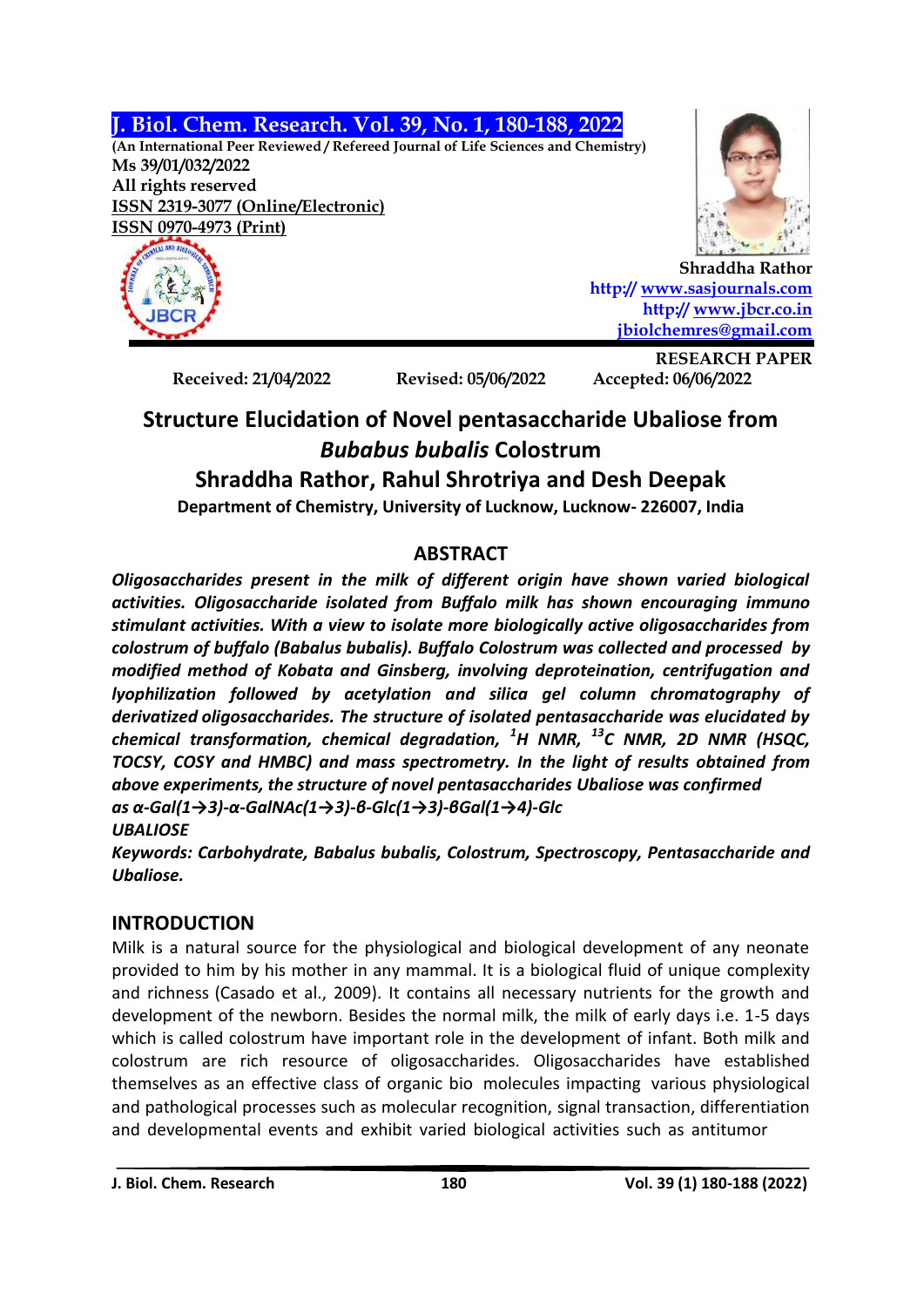(Schwonzen et al. 1992), immuno stimulant (Abe et al., 1983) anticancer (Fang et al., 1985) and immunological activities (Srivastava and Kulshretha, 1989). Oligosaccharides isolated from various milk sources are categorized under classes i.e. sialylated and non sialylated. Both these classes of oligosaccharide have been tested for their varied biological activities (Ferdouse and Monirujjaman, 2014). Milk oligosaccharides are important parts of these functional ingredients (Peterson et al., 2013, Barboza et al., 2012). Numbers of biologically active oligosaccharides have been isolated from human, buffalo, donkey, cow, mare, sheep and goat milk (Claeys et al., 2014). The milk oligosaccharides recognize cancer associated antigens, used as antimicrobial agents; tumor associated antigens and has physiological significance in infants (Fujimura et al., 2010). Donkey and Buffalo milk oligosaccharides have shown promising immuno stimulant activity (Deepak et al., 1998, Dubois et al., 1956). Immunostimulants can enhance body's resistance against various infections through increasing basal levels of immune response. Keeping in mind the immunostimulant activity of buffalo milk and importance of colostrum it was thought to isolate some novel, biologically active oligosaccharide from colostrum of buffalo (*Bubalus bubalis*). Present research work includes isolation of novel oligosaccharide from colostrum of buffalo and elucidation of its three dimensional structure by chemical degradation, chemical transformation and spectroscopic techniques like  ${}^{1}$ H NMR,  ${}^{13}$ C NMR, 2D NMR (HSQC, TOCSY, COSY and HMBC) and mass spectrometry, Further, quantum chemical calculation has been performed to determine the lower geometry structure and stability of the isolated and characterized compounds.

### **MATERIAL AND METHODS**

#### **Collection and storage of buffalo colostrum**

Twelve (12) liter of buffalo colostrum (1 to 5 day) was collected from a domestic buffalo (*Babalus bubalis*) from the Kharika village near Telibagh of district Lucknow, Uttar Pradesh. The colostrum was fixed by addition of equal amount of ethanol (12 liter).

#### **Isolation of colostrum oligosaccharides by modified method of Kobata and Ginsburg**

Isolation of colostrum oligosaccharides was done by modified Kobata and Ginsburg (1970) method. The preserved colostrum was taken to laboratory and there it was cooled at  $\mathbf{4}^{\circ}$ C and centrifuged for 30 min at 5000 rpm at 4° C. The solidified lipid layer was removed by filtrating through glass wool column in cold. More ethanol was added to clear filtrate to a final concentration of 68% and the resulting solution was left over night at  $0\degree$ C. The white precipitate formed, mainly of lactose and protein was removed by centrifugation and washed twice with 68% ethanol at 0<sup>°</sup>C. The supernatant and washing were combined and filtered through a micro filter and lyophilized affording crude oligosaccharides mixture.

#### **Acetylation of oligosaccharide mixture**

The oligosaccharides are very polar in nature hence their isolation is not an easy task. Therefore, oligosaccharide mixture (8 gm) was acetylated by acetic anhydride and pyridine for getting the oligosaccharides as its acetyl derivative (9.60 gm). The acetylated oligosaccharide mixtures were purified by column chromatography.

The structure elucidation of isolated and purified novel oligosaccharide was performed by chemical transformation, chemical degradation and spectroscopic technique  ${}^{1}$ H NMR,  ${}^{13}$ C NMR, 2D NMR (COSY, TOCSY and HSQC) and mass spectrometry.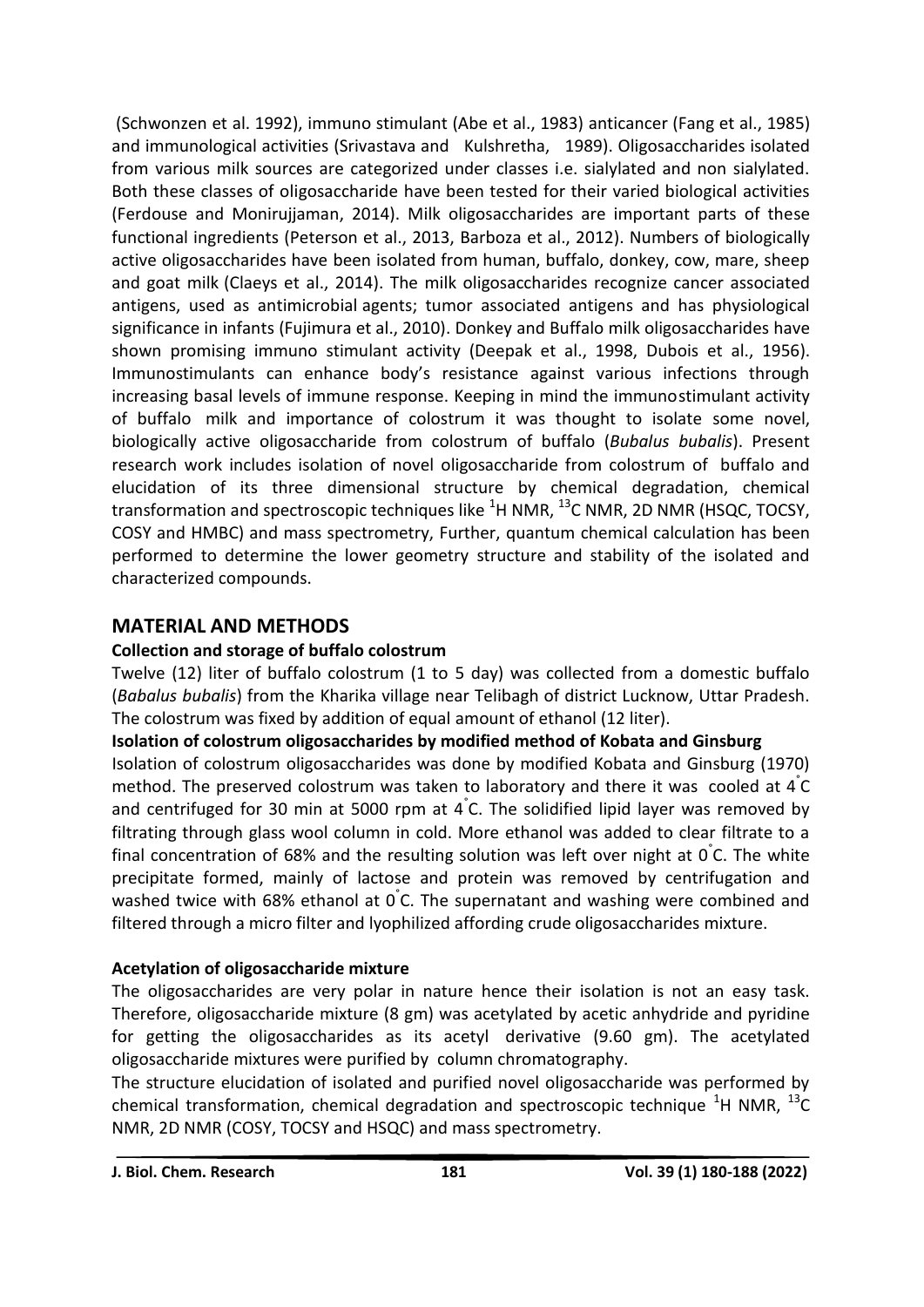Further, quantum chemical calculation was performed to determine the lower geometry structure and stability of the isolated and characterized compound.

### **Deacetylation of compound**

Compound (44 mg) was obtained from column chromatography of acetylated oligosaccharide mixture. 30 mg of compound was dissolved in acetone and  $NH<sub>3</sub>$  was added in it and was left overnight in a stopper hydrolysis flask. After 24h ammonia was removed under reduced pressure and the compound was washed with CHCl $_3$  (to remove acetamide) and the water layer was finally freeze dried giving the deacetylated oligosaccharide (25 mg).

### **General Procedure for structure elucidation**

The <sup>1</sup>H and <sup>13</sup>C NMR spectra of oligosaccharides were recorded in D<sub>2</sub>O and the spectra of acetylated oligosaccharides were recorded in CDCl<sub>3</sub> at 25<sup>°</sup>C on a Bruker AM 300 and 400 FT NMR spectrometer. The electro spray mass spectra were recorded on a MICROMASS QUATTRO II triple quadruple mass spectrometer. The sample (dissolved in suitable solvents such as methanol/acetonitrile/water) was introduced into the ESI source through a syringe pump at the rate 5µl per min. The ESI capillary was set at 3.5 KV and the cone voltage was 40 V. The spectra were collected in 6s scans and the printouts are recorded spectra of 6-8 scans. The C, H and N analysis were recorded on elemental analyzer CARLO-ELBA 1108. The sugars were visualized on TLC with 30% aqueous  $H<sub>2</sub>SO<sub>4</sub>$  reagent and on paper chromatography (PC) sugars were visualized with acetyl acetone and p-dimethyl amino benzaldehyde reagents. The absorbent for TLC was silica gel G (SRL) and CC silica gel (SRL, 60-120 mesh). PC was performed on Whatman No.1 filter paper using solvent system ethyl acetate-pyridine (2:1) saturated with  $H_2O$ . To check the homogeneity of the compound reverse phase HPLC system was used equipped with Perkin Elmer 250 solvent delivering system, 235 diode array detector and G.P. 100 printer plotter. Authentic samples of glucosamine, galactosamine, galactose, glucose, fucose and sialic acid were purchased from Aldrich Chemicals.

### **Methyl glycosidation/Acid hydrolysis of compound**

Compound (5 mg) was refluxed with absolute MeOH at 70°C for 18 h in the presence of cation exchange IR-l20 (H) resin. The reaction mixture was filtered while hot and filtrate was concentrated. In the solution of 1, 4-dioxane (1 ml), and 0.1N  $H_2SO_4$  (1 ml) was added andthe solution was warmed for 30 minutes at 50 $^{\circ}$ C. The hydrolysis was complete after 24 h. The hydrolysate was neutralized with freshly prepared BaCO<sub>3</sub> filtered and concentrated under reduced pressure to afford α-and β-methylglucosides along with the Glc, GalNAc andGlcNAc. Their identification was confirmed by comparison with authentic samples (TLC, PC).

### **Kiliani hydrolysis of compound**

Compound (5 mg) was dissolved in 2 ml Kiliani mixture (AcOH-H2O-HCI, 7:11:2) and heated at 100 $\rm ^oC$  for 1 h followed by evaporation under reduced pressure. It was dissolved in 2 ml of H<sub>2</sub>O and extracted twice with 3 ml CHCl<sub>3</sub>. The aqueous residual solution was made neutral by addition of 1-2 drops of 2N NaOH and was evaporated under reduced pressure to afford Glucose, Galactose, GalNAc and GlcNAc on comparison with authentic samples of Glucose, Galactose, GalNAc and GlcNAc (Killiani, 1930).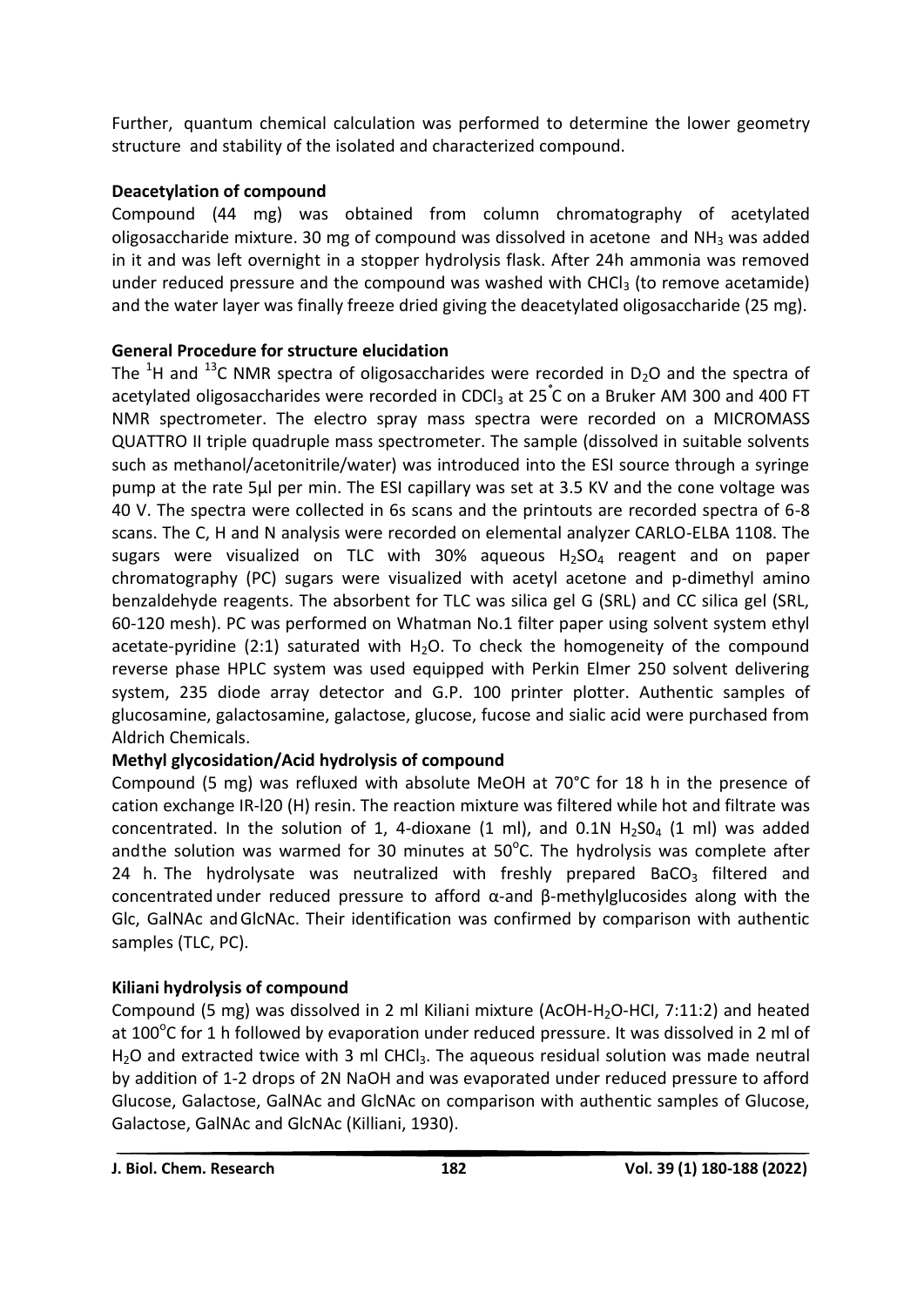#### **RESULT AND DISCUSSION**

#### **Structure elucidation of compound Ubaliose**

Compound, Ubaliose C32H55O27N, gave positive Phenol-sulphuric acid test<sup>13</sup>, Fiegl test<sup>14</sup> and Morgon-Elson test<sup>15</sup> showing the presence of normal and amino sugar moieties in the compound. The HSQC spectrum of acetylated Ubaliose showed the presence of six cross peaks of anomeric protons and carbons in the respective region at δ 6.19 x 88.82, δ 5.62 x 91, δ 5.05 x 100.5, δ 5.01 x 101, δ 4.45 x 101, δ 4.45 x 101 suggesting the presence of six anomeric protons and carbons in it. The presence of six anomeric protons were further confirmed by the presence of six anomeric proton doublets at  $\delta$  6.19 (1H),  $\delta$  5.62 (1H),  $\delta$ 5.05 (1H),  $\delta$  5.01 (1H),  $\delta$  4.45 (2H) in the <sup>1</sup>H NMR spectrum of acetylated Ubaliose in CDCl3 at 300 MHz. The presence of six anomeric carbons were also confirmed by the presence of six anomeric carbon signals at δ 101 (3C), δ 100.5(1C), δ 91.0 (1C) and δ 88.82 (1C) in the <sup>13</sup>C NMR spectrum of acetylated Ubaliose in CDCl3 at 300 MHz. The presence of downfield chemical shift of α and β anomeric protons and carbons in <sup>13</sup>C NMR of Ubaliose acetate, respectively, suggested that compound may be a pentasaccharide in its reducing form. The reducing nature of compound was further confirmed by its methylglycosylation of Ubaliose by MeOH/H<sup>+</sup> followed by its acid hydrolysis which led to the isolation of  $\alpha$  and  $\beta$ -methyl glucosides, suggested the presence of glucose at the reducing end of Ubaliose. For convenience the five monosaccharides present in compound have been designated as S-1, S-2, S-3, S-4 and S-5, respectively, starting from glucose (S-1) at the reducing end. The monosaccharide constituents of compound were confirmed by its Killiani hydrolysis under strong acidic conditions, followed by paper chromatography (PC) and thin layer chromatography (TLC). In its hydrolysis three spots were found on PC and TLC which were found identical with glucose (Glc), galactose (Gal), and GalNAc by co-chromatography with the authentic samples, thus confirming that the pentasaccharide contained four types of monosaccharide units i.e., Glc, Gal and GalNAc in it. The chemical shifts values of anomeric protons and carbon observed in  ${}^{1}H$  and  ${}^{13}C$  NMR spectra of compound were also in agreement with the reported values of  ${}^{1}H$  and  ${}^{13}C$  anomeric chemical shifts of Glc, Gal and N-acetylgalactosamine (GalNAc) confirming the presence of these monosaccharide unit in the compound Ubaliose.

Further the presence of two anomeric proton signals at δ 6.19 (J = 3.6 Hz) and δ 5.62 (J = 6.0 Hz) in the <sup>1</sup>H NMR spectrum of Ubaliose acetate in CDCl3 at 300 MHz for  $\alpha$  and  $\beta$ anomers of reducing monosaccharides (S-1) which was later identified as glucose by comparing the chemical shift data of  ${}^{1}H$  and  ${}^{13}C$  NMR spectrum and also from the results obtained by methylglycosylation by MeOH/H<sup>+</sup> followed by its acid hydrolysis. The reducing end chemical shift of anomeric proton and carbon for S-1 was obtained at δ5.62 × δ91.0 ppm from HSQC Spectra of Ubaliose acetate. This proton signal present at δ5.62 in the TOCSY spectra of Ubaliose acetate contains three cross peaks at δ5.62 x δ3.78, δ5.62 x δ5.0, δ5.62 x δ5.19. The sequence of ring protons in monosaccharide S-1 was then confirmed by COSY spectrum of Ubaliose acetate as  $(H_2)$  δ5.0,  $(H_3)$  δ5.19,  $(H_4)$  δ3.78. Out of which one cross peak arised at δ 5.62 x δ3.78 suggested that the position of linkage into reducing S-1 may be at H-4 of glucose S-1, showing that the H-4 of glucose S-1 was available for glycosidation by the next monosaccharide S-2 suggesting the  $1\rightarrow 4$  linkage between S-2 $\rightarrow$ S-1. Further the position of linkage at of H-4 was confirmed by HMBC spectrum of Ubaliose Acetate with a cross peak of <sup>1</sup>H and <sup>13</sup>C at  $\delta$  3.78  $\times$   $\delta$  100.5 ppm.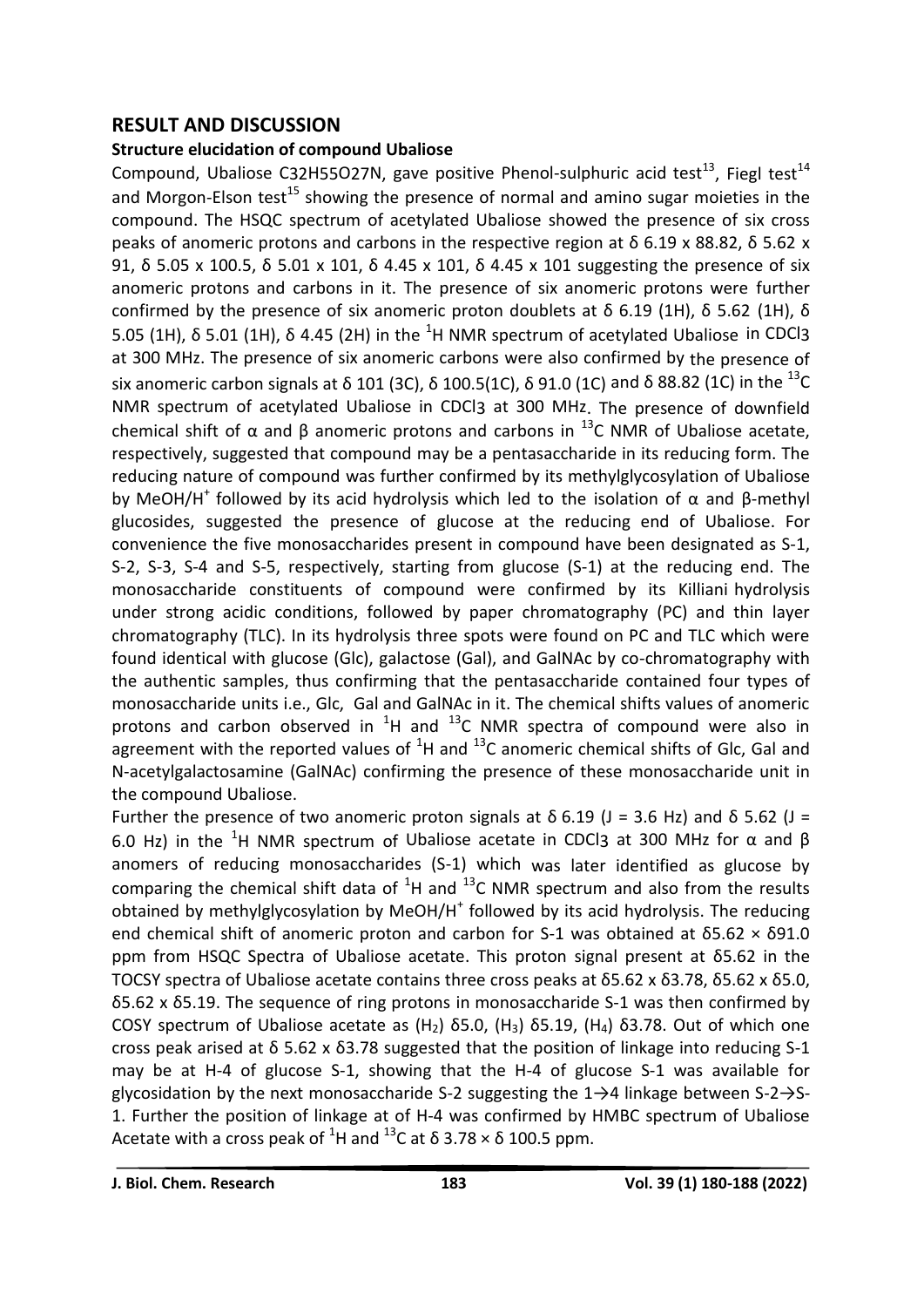Therefore, the anomeric carbon value of S-2 will be  $\delta$ 100.5 ppm. Further the <sup>1</sup>H NMR value of S-2 in the accordance to  $^{13}$ C NMR value of  $\delta$ 100.5 was obtained by HSQC spectra of Ubaliose acetate came at δ5.05 ppm.

Further the anomeric proton signal at δ 5.05 (J = 5.1 Hz) contains three cross peaks at δ 5.05 x δ 3.75, δ5.05 x δ4.42, δ5.05 x δ5.05 in its TOCSY spectrum of acetylated Ubaliose. The ring proton sequence of S-2 was confirmed by COSY spectrum of Ubaliose acetate as  $(H<sub>2</sub>)$  δ5.28, (H<sub>3</sub>) δ3.75, (H<sub>4</sub>) δ4.42 of Ubaliose acetate. The coupling constant of anomeric proton at δ5.05 (S-2) had a J value 5.1 Hz which confirm the β-configuration of linkage between S-2  $\leftrightarrow$  S-1. Here, one cross peak appeared in the upfield region of  $\delta$ 3.75 ppm which corresponds the linkage at H-3 of S-2, which was later confirmed as H-3 of β-Gal (S-2) by COSY spectrum of Ubaliose acetate. Further the position of linkages at H-3 was confirmed by HMBC spectra of Ubaliose acetate with crosspeak of  ${}^{1}$ H and  ${}^{13}$ C at  $\delta$  3.75  $\times$   $\delta$  101 ppm.

Therefore, the anomeric carbon value of S-3 will be  $\delta$ 101 ppm. Further the <sup>1</sup>H NMR value of S-3 in accordance to  $^{13}$ C NMR value of  $\delta$ 101ppm was obtained by HSQC spectra of Ubaliose acetate came at δ 5.01 ppm. Further the anomeric proton signal which appeared at δ 5.01 (S-3) (J = 11.1 Hz) contains three cross peaks at δ 5.01 x δ 3.73, δ 5.01 x δ 4.41, δ 5.01 x δ5.20 in its TOCSY spectrum of Ubaliose acetate. The sequence of ring protons of S-3 was confirmed by COSY spectrum of acetylated Ubaliose as  $(H<sub>2</sub>)$  δ 5.20,  $(H<sub>3</sub>)$  δ3.73,  $(H<sub>4</sub>)$  δ4.41. The coupling constant of anomeric proton at δ5.01 (S-3) had a J value 5.1 Hz confirm the βconfiguration of linkage between S-3  $\leftrightarrow$  S-2. Out of which the one crosspeaks appeared in the upfield region of δ 3.73 ppm corresponds the linkage at H-3 of β-Glc (S-3) by COSY spectrum of acetylated Ubaliose. Later this signal of δ 3.73 ppm was confirmed as H-3 of β-Glc (S-3) by COSY and TOCSY spectrum of acetylated Ubaliose. Further the position of linkage at H-3 of β-Glc (S-3) was confirmed by HMBC spectra of Ubaliose acetate with a crosspeak of <sup>1</sup>H and <sup>13</sup>C at  $\delta$  3.73  $\times$   $\delta$  101 ppm.

Therefore, the anomeric carbon value of S-4 will be  $\delta$ 101 ppm. Further the <sup>1</sup>H NMR value of S-4 in the accordance to <sup>13</sup>C NMR value of  $\delta$  101 ppm was obtained by HSQC spectrum of Ubaliose acetate came at  $\delta$  4.45 ppm. The anomeric proton signal present at  $\delta$  4.45 (J = 3.3 Hz) along with the singlet amide methyl (- NHCOCH<sub>3</sub>) at 1.96 was defined for the presence of α-GalNHAc (S-4). This anomeric proton contains three cross peaks at δ4.45 x δ3.80, δ 4.45 x δ4.08, δ4.45 x δ4.48 in its TOCSY spectrum of Ubaliose acetate. This sequence of ring protons was confirmed by COSY spectrum of Ubaliose acetate as  $(H_2)$  δ4.08,  $(H_3)$  δ3.80,  $(H_4)$ δ4.48. Out of which the one cross peaks appeared in the upfiled region of δ 3.80 corresponds the linkage at H-3 of α - GalNHAc (S-4), which was confirmed by COSY spectrumof Ubaliose acetate. Further the position of linkage at H-3 was confirmed by HMBC spectra of Ubaliose acetate by obtaining a cross peak of <sup>1</sup>H and <sup>13</sup>C at δ 3.80  $\times$  δ 101 ppm.

Therefore, the anomeric carbon value of S-5 will be  $\delta$ 101 ppm. Further the <sup>1</sup>H NMR value of S-5 in the accordance to <sup>13</sup>C NMR value of  $\delta$  101 ppm was obtained by HSQC spectrum of Ubaliose acetate came at δ 4.45 ppm. The anomeric proton signal δ 4.45 (J = 3.3 Hz) was assigned as  $\alpha$ - Gal (S-5), contains three cross peaks at δ 4.45 x δ 4.46, δ 4.45 x δ 4.91, δ 4.45 x δ5.07 in its TOCSY spectrum of Ubaliose acetate. The ring proton sequence was further confirmed by COSY spectrum of acetylated Ubaliose at  $(H_2)$  δ 5.07,  $(H_3)$  δ 4.91,  $(H_4)$  δ4.46 which also suggested that it does not contain any methyne protons in glycosidic linkage region i.e., δ 3-4 ppm suggesting that none of -OH group of  $\alpha$ -Gal (S-5) were involved in glycosidic linkages.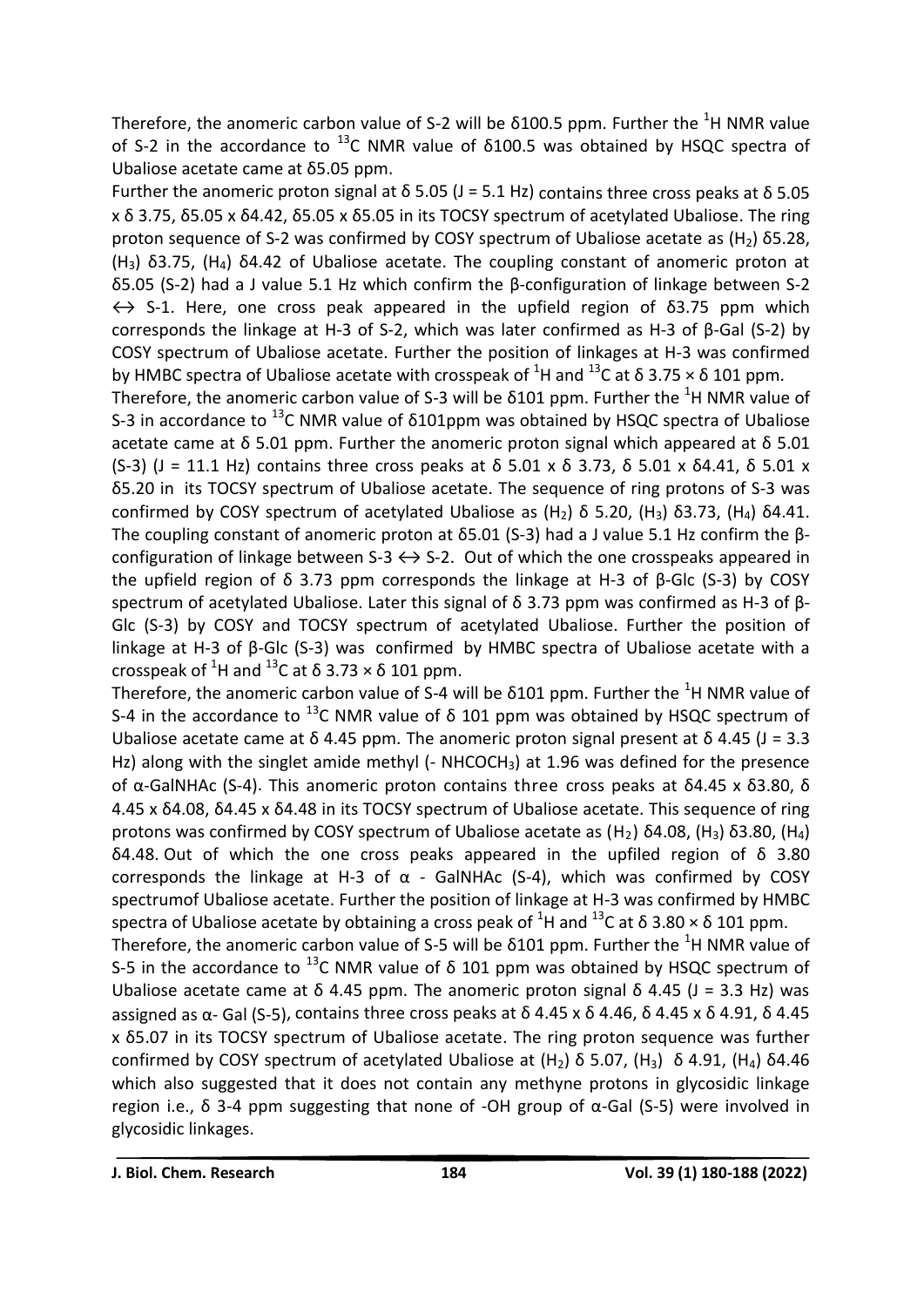| <b>Sugar</b>   | $H_1$ | $C_1$ |
|----------------|-------|-------|
| S <sub>1</sub> | 5.62  | 91    |
| S <sub>2</sub> | 5.05  | 100.5 |
| $S_3$          | 5.01  | 101   |
| $S_4$          | 4.45  | 101   |
| S <sub>5</sub> | 4.45  | 101   |

Hence, confirmed that α- Gal (S-5) were present at non-reducing end and none of their -OH group were available for glycosidic linkages, which was confirmed by the TOCSY spectrum of acetylated Ubaliose.

| $S_1$<br>$5.62 \times 91$ |      |                |    |  |
|---------------------------|------|----------------|----|--|
| $H_1$                     | 5.62 | C <sub>1</sub> | 91 |  |
| H <sub>2</sub>            | 5.0  | C <sub>2</sub> | 70 |  |
| $H_3$                     | 5.19 | $C_3$          | 72 |  |
| $H_4$                     | 3.78 | C <sub>4</sub> | 75 |  |

For solving the spectra of oligosaccharide molecules I followed the spectra in the order of  $\rightarrow$ HSQC, TOCSY, COSY, HMBC. The glycosidic linkages in Ubaliose were confirmed by the cross peaks for glycosidically linked carbons and protons in the HMBC spectrum of acetylated Ubaliose. The values of these cross peaks were appeared as Glc (S- 1) H-4 x C-4 at  $\delta$  3.78 x 100.5 showed (1→4) linkage between S-2 and S-1,  $\beta$ -Gal (S-2) H-3 x C-3 at  $\delta$  3.75 x 101 showed (1→3) linkage between S-3 and S-2,  $\beta$ - Glc (S-3) H-3 x C-3 at  $\delta$  3.73 x 101 showed (1→3) linkage between S-4 and S-3, α-GalNAc (S-4) H-3 x C-3 at δ3.80 x 101 showed (1→3) linkage between S-5 and S-4. All these values were summarized in the table as-

#### **Chemical shift for Anomeric Proton/ Carbon by HSQC Spectra**

| S <sub>2</sub><br>$5.05 \times 100.5$ |      |                      |       |
|---------------------------------------|------|----------------------|-------|
| H <sub>1</sub>                        | 5.05 | Ч                    | 100.5 |
| H <sub>2</sub>                        | 5.28 | <b>C<sub>2</sub></b> | 70    |
| H <sub>3</sub>                        | 3.75 | J3                   | 75.5  |
| $H_4$                                 | 4.42 | Ч                    | 69    |

| $S_3$          |                   |                |      |  |  |
|----------------|-------------------|----------------|------|--|--|
|                | $5.01 \times 101$ |                |      |  |  |
| $H_1$          | 5.01              | C <sub>1</sub> | 101  |  |  |
| H <sub>2</sub> | 5.20              | C <sub>2</sub> | 69.5 |  |  |
| $H_3$          | 3.73              | $C_3$          | 75.5 |  |  |
| $H_4$          | 4.41              | C <sub>4</sub> | 70   |  |  |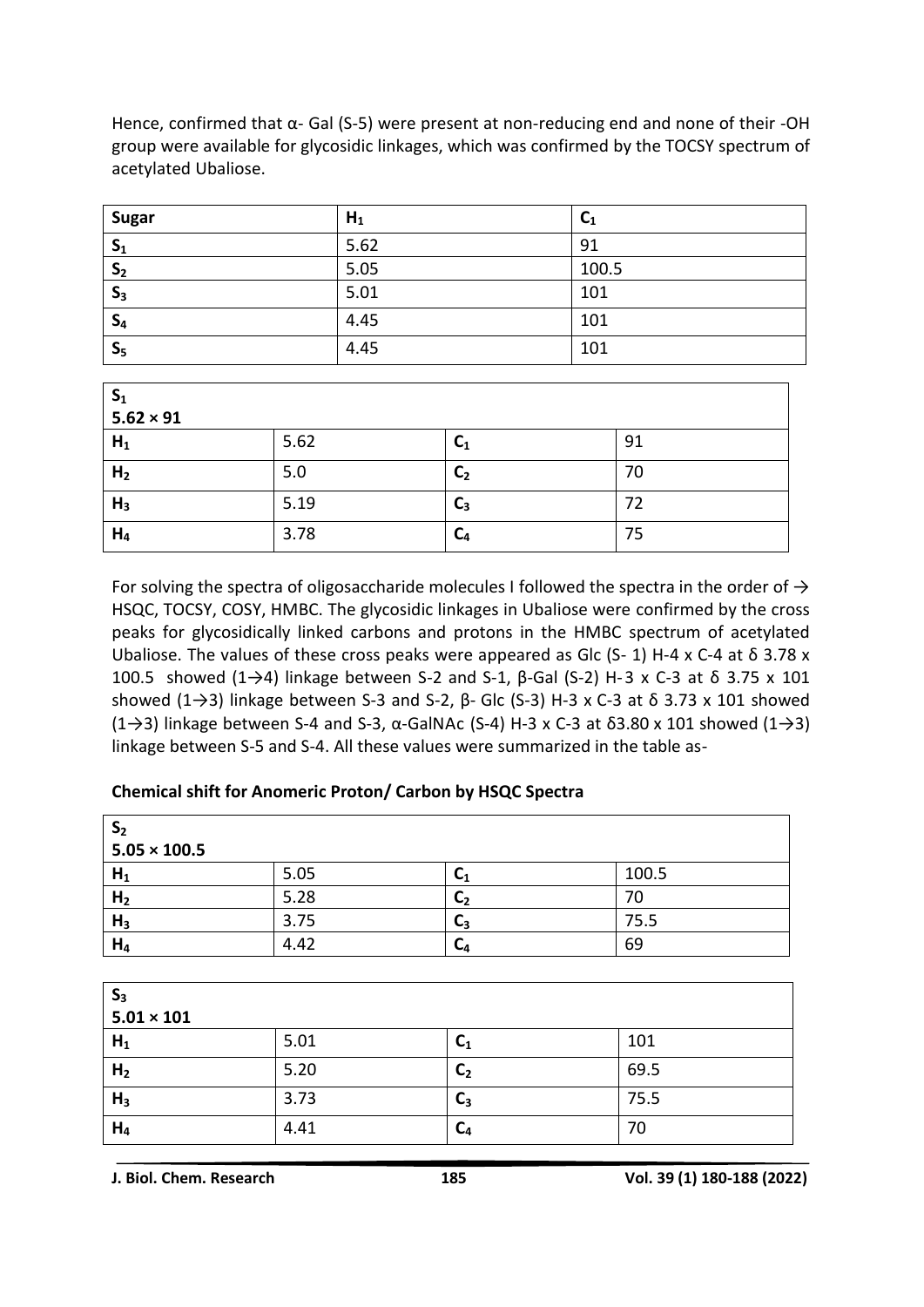| $S_4$<br>$4.45 \times 101$ |      |                |      |  |
|----------------------------|------|----------------|------|--|
| $H_1$                      | 4.45 | C <sub>1</sub> | 101  |  |
| H <sub>2</sub>             | 4.08 | C <sub>2</sub> | 71   |  |
| H <sub>3</sub>             | 3.80 | $C_3$          | 75.5 |  |
| $H_4$                      | 4.48 | $C_4$          | 70.5 |  |

| $S_5$<br>$4.45 \times 101$ |      |                |      |  |
|----------------------------|------|----------------|------|--|
| $H_1$                      | 4.45 | $C_1$          | 101  |  |
| H <sub>2</sub>             | 5.07 | C <sub>2</sub> | 68   |  |
| $H_3$                      | 4.91 | ◠<br>J3        | 71   |  |
| $H_4$                      | 4.46 | $C_4$          | 69.2 |  |

### **Table for TOCSY correlation of Ubaliose:-**

| Order of $S_1$ | Order of $S_2$ | Order of $S_3$ | Order of S <sub>4</sub> | Order of $S_5$ |
|----------------|----------------|----------------|-------------------------|----------------|
| 3.78           | 3.75           | 3.73           | 3.8                     | 4.45           |
| 5.0            | 4.42           | 4.41           | 4.08                    | 4.46           |
| 5.19           | 5.28           | 5.20           | 4.45                    | 4.91           |
| 5.62           | 5.05           | 5.01           | 4.98                    | 5.07           |

#### **Correlation obtained by COSY spectra of Ubaliose:-**

|                | Order of $S_1$ | Order of $S_2$ | Order of $S_3$ | Order of $S_4$ | Order of $S_5$ |
|----------------|----------------|----------------|----------------|----------------|----------------|
| $H_1$          | 5.62           | 5.05           | 5.01           | 4.45           | 4.45           |
| H <sub>2</sub> | 5.0            | 5.28           | 5.20           | 4.08           | 5.07           |
| H <sub>3</sub> | 5.19           | 3.75           | 3.73           | 3.80           | 4.91           |
| $H_4$          | 3.78           | 4.42           | 4.41           | 4.48           | 4.46           |

#### **Linkages confirmed by HMBC Spectra:-**

| <b>Sugar</b>   | <b>Position</b> | <b>Type of linkage</b> | value             |
|----------------|-----------------|------------------------|-------------------|
| $S_1$          | $H_4$           |                        | 3.78 x 100.5      |
| S <sub>2</sub> | $H_3$           |                        | 3.75 x 101        |
| $S_3$          | $H_3$           | α                      | $3.73 \times 101$ |
| $S_4$          | $H_3$           | α                      | $3.80 \times 101$ |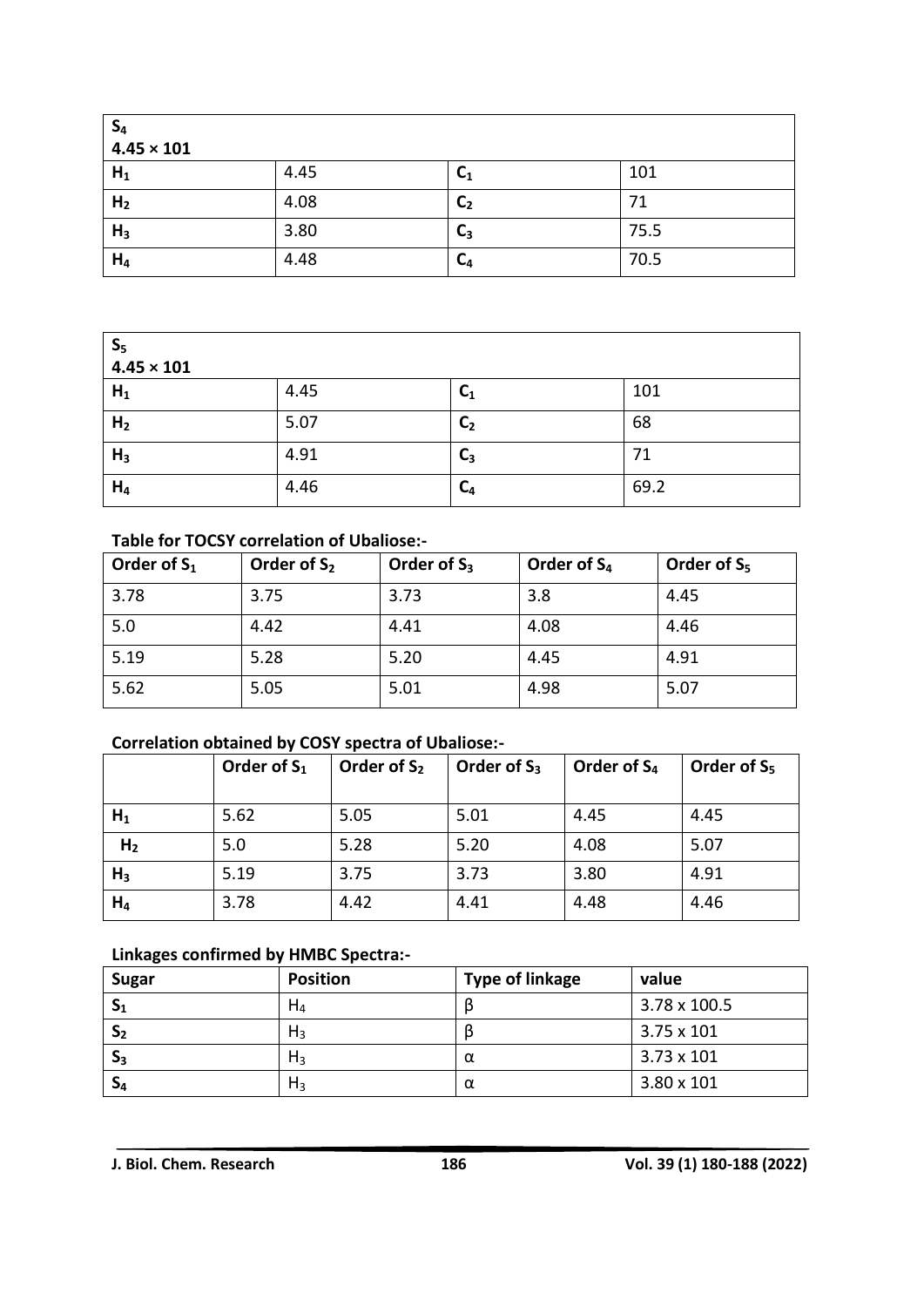All signals obtained in <sup>1</sup>H and <sup>13</sup>C NMR of compound Ubaliose was in conformity by 2D <sup>1</sup>H-<sup>1</sup>H COSY, TOCSY HSQC and HMBC spectras. Thus based on the pattern of chemical shifts of  ${}^{1}H$ ,  $13$ C, COSY, TOCSY HSQC and HMBC NMR spectra it was interpreted that the compound 'A' Ubaliose was a pentasaccharide having the following structure as-

## **α-Gal(1→3)-α-GalNAc(1→3)-β-Glc(1→3)-βGal(1→4)-Glc**



**UBALIOSE**

### **ACKNOWLEDGEMENTS**

The authors are thankful to UGC, New Delhi for financial assistance [ UGC-Ref.No.:254/(CSIR-UGC NET DEC.2017].

### **REFERENCES**

- **Casado, B., Affolter, M. and Kussmann, M. (2009).** OMICS-rooted studies of milk proteins, oligosaccharides and lipids. *J. Proteomics* 73:196–208.
- **Schwonzen, M., Schmits, R., Baldus, S. E., Vierbuchen, M. and Hanish, F. G. (1992)** Pfreundschuh, associated epitope. *Br. J. Cancer.* 65: 559–565.
- **Abe, K., Mckibbin, J. M. and Hakomori, S. (1983).** The monoclonal antibody directed to difucosylated type 2 chain (Fuc alpha 1 leads to 2Gal beta 1 leads to 4 [Fuc alpha 1 leads to 3] GlcNAc; Y Determinant). *Eur J. Biochem Bio Chem* 258: 11793–11797.
- **Fang, J. N., Proksch, H. and Wagner, H. (1985).** Immunologically active polysaccharides of acanthopanax senticosus. Phytochemistry 24: 2619-22.
- **Srivastava, R., and Kulshretha, K. (1989).** Bio reactive polysaccharides from plants, *Phytochem*, 28:2877-2883.
- **Ferdouse, A. and Monirujjaman, M.D. (2014).** Human Milk Oligosaccharides Important for Infant Defense., Journal of Medical and Biological Sciences, 2: 1-7.
- **Peterson, R., Cheah, Y., Grinyer, J. and Packer, N. (2013)**. Glycoconjugates in human milk: protecting infants. *Glycobiology*, 23:1425–1438.
- **Barboza, M., Pinzon, J., Wickramasinghe, S., Froehlich, J.W., Moeller, I., Smilowitz, J.T., Ruhaak, L.R., Huang. J., Lönnerdal, B., German, J.B., Medrano, J.F., Weimer, B.C., and Lebrilla, C.B. (2012).** Glycosylation of human milk lactoferrin exhibits dynamic changes during early lactation enhancing its role in pathogenic bacteria-host interactions Mol. *Cell Proteomics*, 11: 015248-10.
- **Claeys, W., Claire, V., Sabine, C., Jan D.B., André, H., Katleen, R., Koen, D. and Herman, L. (2014).** Consumption of raw or heated milk from different species: An evaluation of the nutritional and potential health benefits. *Food Control,* 42: 188-201.